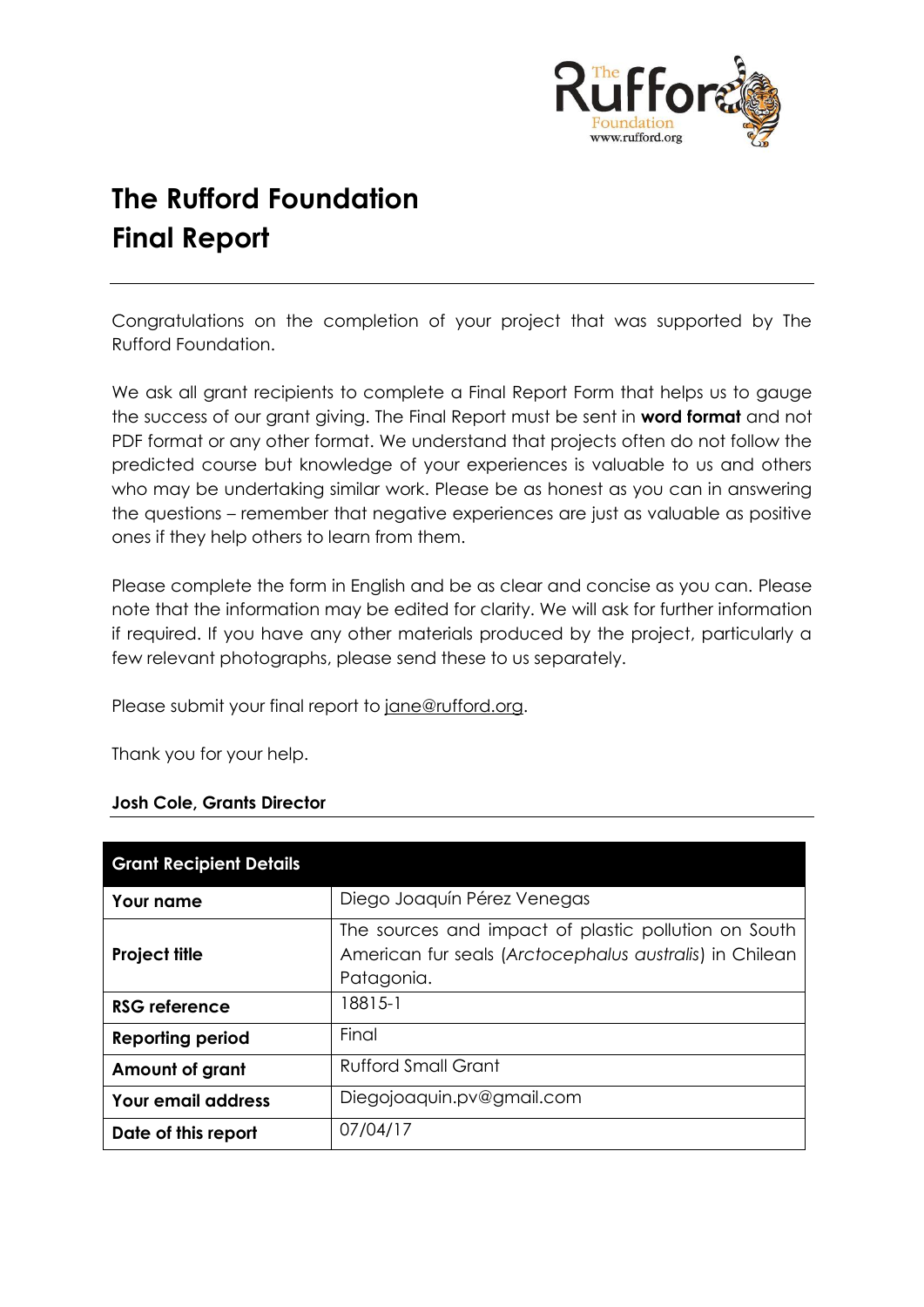

# **1. Please indicate the level of achievement of the project's original objectives and include any relevant comments on factors affecting this.**

| Objective                                                                                                                                                                                                                     | achieved<br>$rac{2}{9}$ | Partially<br>achieved | Fully<br>achieved | <b>Comments</b>                                                                                                                                                                         |
|-------------------------------------------------------------------------------------------------------------------------------------------------------------------------------------------------------------------------------|-------------------------|-----------------------|-------------------|-----------------------------------------------------------------------------------------------------------------------------------------------------------------------------------------|
| Identify and quantify the<br>prevalence of "marine<br>debris" in the area and its<br>immediate surroundings.                                                                                                                  |                         |                       |                   | Publication in progress<br>Results have been presented in the<br>scientific congress of the Wildlife<br>Disease Association and the Latin<br>American Association of Aquatic<br>Mammals |
| Identify the sources of<br>plastic debris that has<br>potential<br>for<br>the<br>entanglement of marine<br>animals at Guafo Island.                                                                                           |                         |                       |                   | Publication in progress<br>Results presented in the scientific<br>congresses of the Wildlife Disease<br>Association and the Latin American<br>Association of Aquatic Mammals            |
| Determine the number of<br>fur<br>seals<br>entangled<br>during<br>the<br>season,<br>differentiating their age<br>their<br>classes<br>and<br>relationship to population<br>size.                                               |                         |                       |                   | Publication in progress<br>Results shown in scientific congresses<br>of the Wildlife Disease Association<br>and the Latin American Association<br>of Aquatic Mammals                    |
| Detect and quantify the<br>ingestion of microplastics<br>in the fur seals and its<br>correlation with the fur<br>seals' health status.                                                                                        |                         |                       |                   | Publication in progress<br>Results shown in scientific congresses<br>Correlation with fur seal's health<br>status in progress                                                           |
| Communication of our<br>results<br>to<br>government<br>and<br>local<br>agencies<br>communities to avoid the<br>release<br>of<br>the<br>most<br>common plastic<br>debris<br>from surrounding areas<br>identified in the study. |                         |                       |                   | Environmental talks held in schools,<br>but not with government agencies.<br>Waiting to finalise manuscripts to<br>present final results to government<br>agencies.                     |

# **2. Please explain any unforeseen difficulties that arose during the project and how these were tackled (if relevant).**

The communication with local government agencies has been difficult, mostly due to schedule contrast and the lack of definite results in our side. We expect to have a more formal dialog with government agencies (Subpesca, Sernapesca) once we can show the final results of the project, especially the results related to the origin of marine debris reaching reproductive colonies of wildlife in southern Chile. We would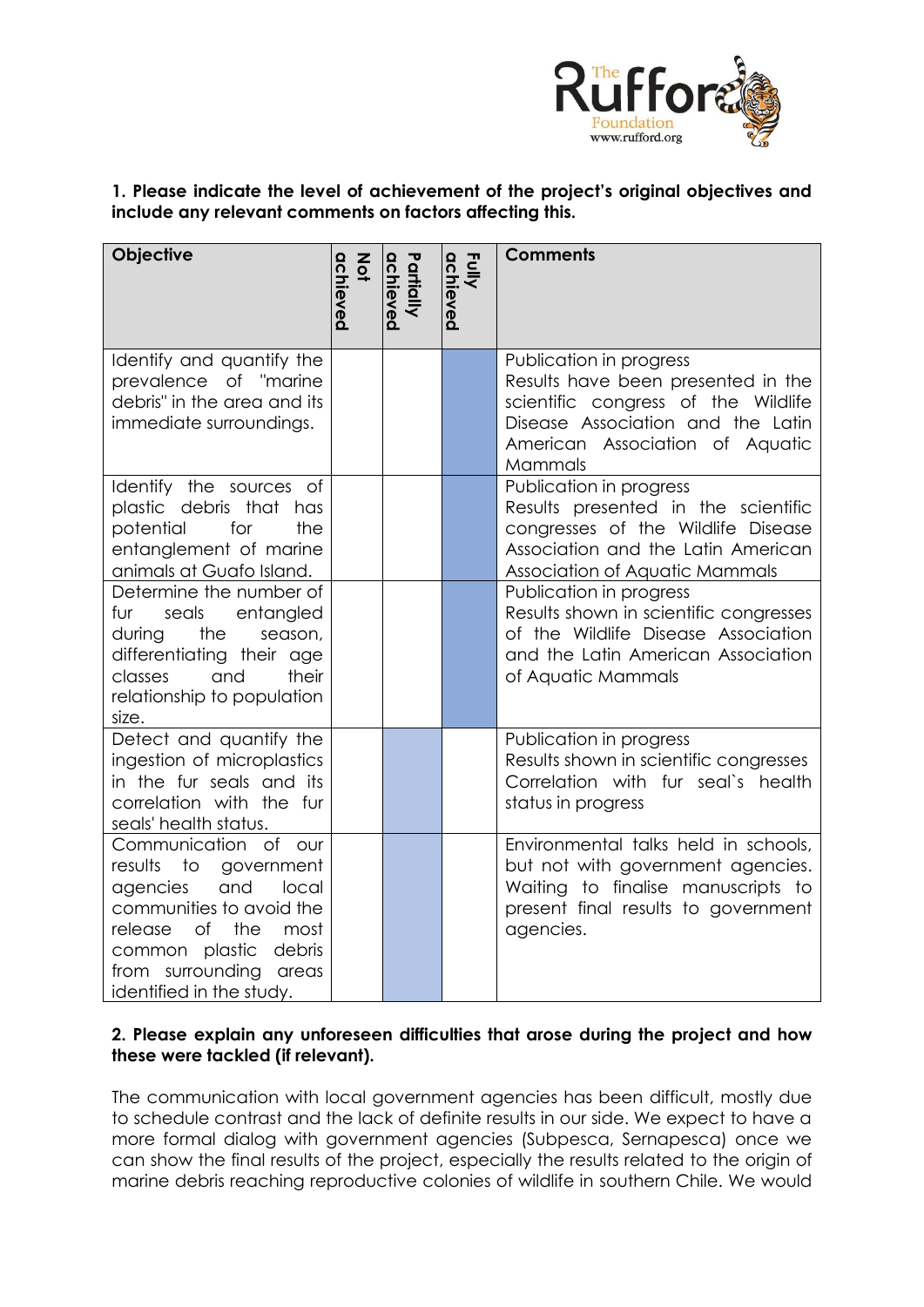

have liked to do more educational talks in schools but schedule constrains make this complicated in some schools, however in the places where talks could be performed the reception was good and teachers and students were very participative and enthusiast to help with domestic solutions to the plastic pollution problem.

# **3. Briefly describe the three most important outcomes of your project.**

- The origin of debris of Guafo Island was from the local fishery, we saw a diminution of pollution in the rockery, correlated with the diminution of fishery boats
- Every year appears 1 or 2 entangled adult fur seal females, but is not an imminent problem for the health status of the rookery, but if this rate increases it could be a problem, therefore there is a need to continue monitoring.
- The microplastics in fur seals' diet is abundant, and now is important check the potential impact for fur seal`s health.

## **4. Briefly describe the involvement of local communities and how they have benefitted from the project (if relevant).**

The local fishermen helped us to travel to the rookery that was the perfect moment to share with them of the impact of human pollution in the island. Now they fell more involved in the colony conservation and they are glad to help us and learn more. Some fishermen boat have started to adopt measures of garbage classification which include burn of plastic debris. Additional work is needed with coastal communities and fishermen to implement practices that are widespread and can be sustained over time.

# **5. Are there any plans to continue this work?**

The plan is continuing the monitoring of the fur seal colony, the next years still work in communities' interaction with scientific staff, continue with environmental chats in schools.

Our next step, since we found great abundance of microplastics, is to analyse the impact of these debris in fur seal`s heath (e.g. chronic stress). This is especially important since it could be the base to alert about the hidden effects of plastic pollution and potential incorporation of plastics in the trophi chain. We feel that such impacts would make a more profound change in the view that local communities have regarding plastic pollution. We also plan to expand this analysis to a larger number of rookeries in the Chilean coast.

#### **6. How do you plan to share the results of your work with others?**

Now we are working in scientific publications, and we performed two presentations of our results in national and international conferences with specialists, and 1 presentation with university students in a local symposium.